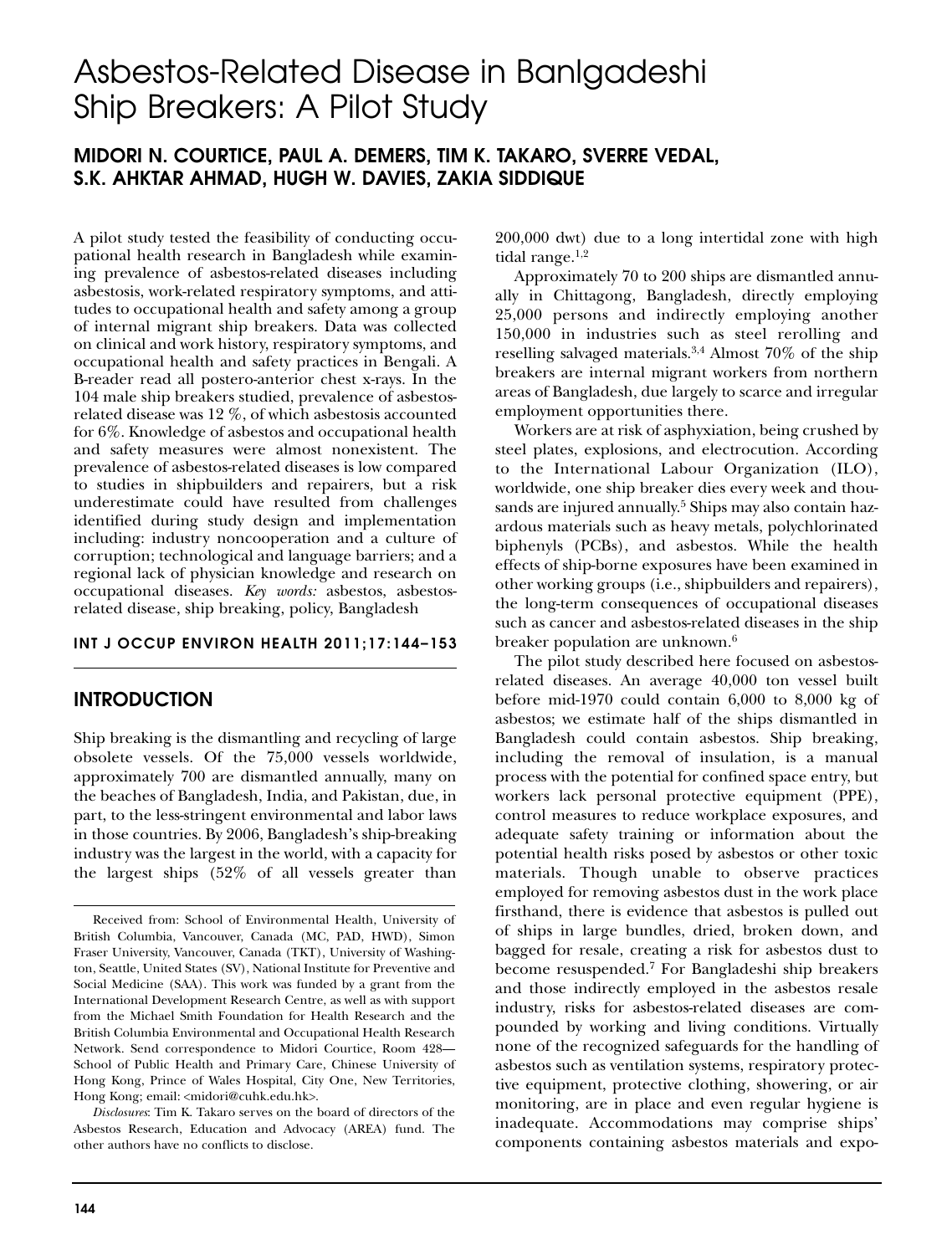sure to fibers brought in by contaminated shipyard materials, including clothing, could affect members of the nearby communities. Mesothelioma has been shown elsewhere to result from household exposure.<sup>8</sup>

#### *Asbestos-related Diseases*

Asbestos is known to cause lung cancer and mesothelioma, a cancer of the pleura, and lead to nonmalignant asbestos-related diseases including asbestosis, a form of pneumoconiosis, or scarring of the lung tissue.<sup>9</sup> Asbestosis diagnosis requires a history of working with asbestos. In Bangladesh, access to health care is not available to everyone and work history has not been consistently collected in hospitals; hospital staff, unfamiliar with asbestosis, could misdiagnose it as another form of pneumoconiosis or respiratory illness such as tuberculosis.11

A 16% prevalence of asbestosis in Indian ship breakers was reported in a 2006 European Commission report and there were no asbestos-related disease prevalence studies from Bangladesh; such studies are difficult to conduct without systematic public health or death registries. $11$  In studies of shipbuilding and repair, which are analogous to ship breaking, prevalence of asbestos-related diseases ranged from 0.3% to 31.7% for parenchymal abnormalities alone, 1.5% to 27% for pleural abnormalities alone, and 2.2% to 47% for those exhibiting both parenchymal and pleural abnormalities.12–19

The ILO reports more than 100,000 workers die from asbestos-related diseases every year and this is likely to peak around 2020 with between 0.5 to 1 million deaths.20 Most of the peak will be seen in less- and mid-economically developed countries such as China, India, and Bangladesh, where asbestos use is still growing and where there are limited policies restricting the mineral. $21,22$ 

#### *Rationale*

Despite the fact that there is asbestos on the ship-breaking yards and a high potential for exposure, there is almost no literature on health outcomes related to ship breaking in Bangladesh. There are no effective asbestos exposure hazard reduction practices or PPE use, and beyond the ship-breaking yards, those involved with asbestos resale or people living in communities surrounding the yards may be exposed depending on disposal practice. Exposure on the yards will continue for many years and any current asbestos-related diseases will continue to rise as a result of past and current exposures due to the latency of several years seen between initial exposure and onset of disease.<sup>9</sup>

# **METHODS**

The research protocol was approved by the University of British Columbia and the Bangladesh Medical

Research Council ethical review boards, including the boards' requirements for low-literacy subjects.

This study was performed in villages in a northwest district of Bangladesh. Initial contact was made by an assistant to the civil surgeon, the district's highest health official, who described the study to villagers with no mention of incentives (to minimize potential bias) and collected contact information for individuals who expressed an interest in participating in a future study. The target study size  $(n = 100)$ , determined by time and budget constraints, was to be randomly selected from this pool of previously contacted ship breakers, and included male ship breakers of any age who had worked on the ship-breaking yards for at least one year, and whose first year of work had taken place at least 10 years prior to ensure a sufficient number of years since first presumed exposure.

All documents were initially created in English, translated into Bangla by researchers at a local university, and then translated back by a UBC researcher fluent in English and Bangla for quality control purposes. This method has been validated and used for the World Health Organization (WHO) Quality of Life surveys.23–25 The questionnaire was reviewed by a Bangladeshi respiratory physician and pilot tested before use.

The subjects were interviewed in Bangla by a physician fluent in English and Bangla, and information was collected on work history, clinical history, and knowledge, attitudes, and work practices regarding asbestos. The physician conducted physical examinations and posteroanterior chest x-rays were taken by a hospital technician using a 250 kVp x-ray unit type TuR DR154® (Transformatoren und Röntgenwerk, VEB Hermann Matern, Dresden, GDR). A B-reader, certified by the National Institute for Occupational Safety and Health (NIOSH), scored all radiographs using the ILO Guidelines for Classification of Radiographs of Pneumoconioses. $9,26$ 

Asbestos exposure was assumed for all subjects. Pleural abnormalities or other radiographic abnormalities were recorded and patients were grouped into three categories for asbestosis:

- 1. Probable asbestosis: ILO profusion score  $\geq 1/1$  with irregular opacities
- 2. Possible asbestosis: ILO profusion score of 0/1 or  $1/0$  with irregular opacities, or profusion score ≥ 1/1 with round opacities
- 3. Negative for asbestosis: ILO profusion score of 0/0 for irregular opacities and  $< 1/1$  with round opacities

Respiratory symptoms from the American Thoracic Society (ATS) questionnaire were determined to be work-related if the subject was positive for the symptom and reported: improvement on days off and/or; improvement on long breaks from work and/or; workrelated situations or environments that made the symp-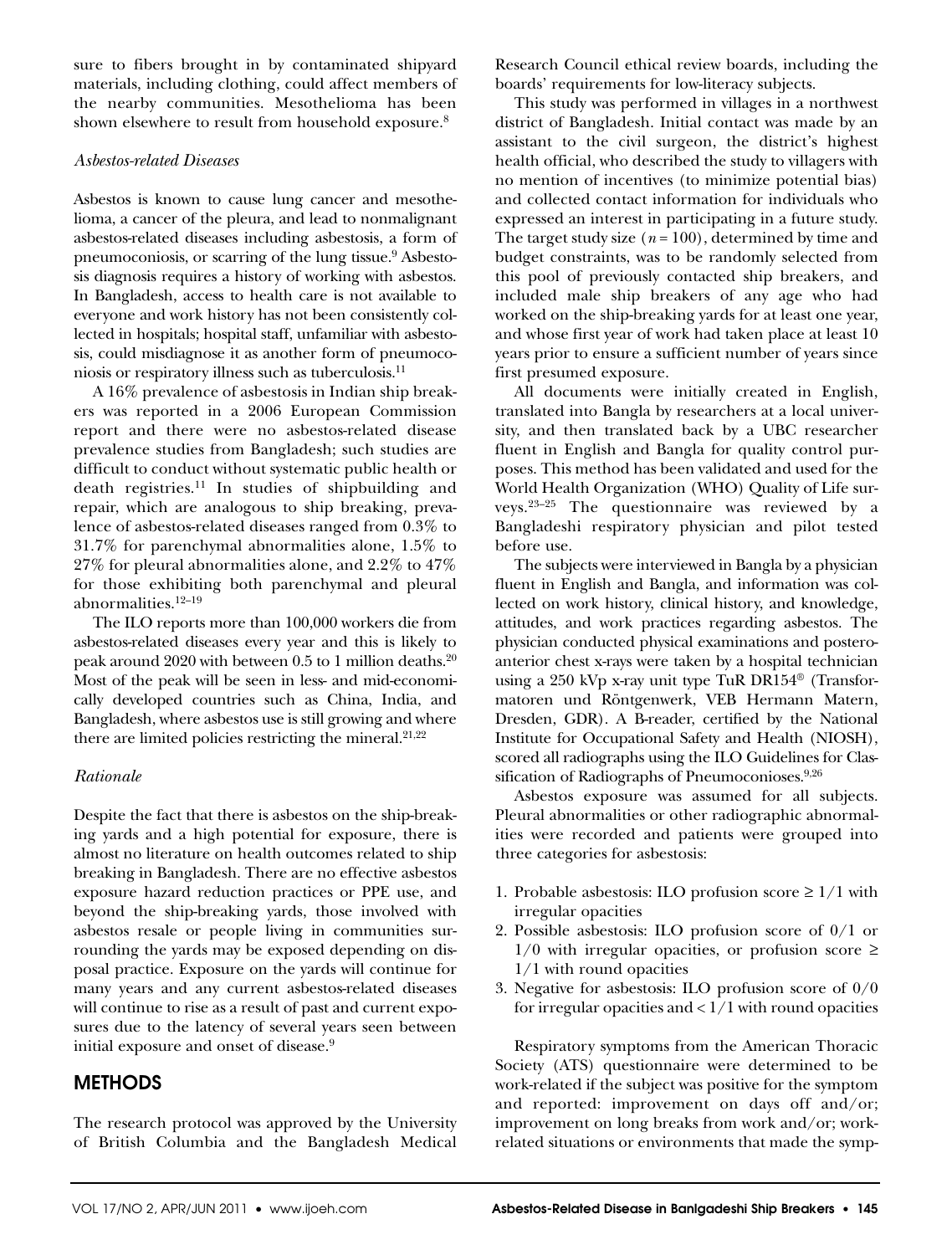|  | TABLE 1 Characteristics of Proxy Exposure Data ( $n = 104$ Males) |  |  |  |
|--|-------------------------------------------------------------------|--|--|--|
|--|-------------------------------------------------------------------|--|--|--|

|                                                                                                        | Beach-based (n)           | Ship-based (n)                | Total $(n)$               | Total %                                      |
|--------------------------------------------------------------------------------------------------------|---------------------------|-------------------------------|---------------------------|----------------------------------------------|
| Job Type: Beach-based workers<br>Loader<br>Cable puller<br>Loader/Cable puller<br>Oil group<br>Manager | 98<br>52<br>21<br>20<br>4 |                               | 98<br>52<br>21<br>20<br>4 | 94<br>50<br>20<br>19                         |
| Job Type: Ship-based workers<br>Cutter<br>Fitter                                                       |                           | 6<br>$\frac{3}{3}$            | Ô<br>3<br>3               | $\begin{array}{c}\n6 \\ 3 \\ 3\n\end{array}$ |
| Duration of employment in years<br>$<$ 3<br>$3 - 7$<br>$8 - 14$<br>14                                  | 26<br>28<br>25<br>19      | 0<br>$\overline{2}$<br>0<br>4 | 26<br>30<br>25<br>23      | 25<br>29<br>24<br>22                         |
| Years since first employment<br>$10 - 14$<br>$15 - 19$<br>> 19                                         | 35<br>29<br>34            | 0<br>$\overline{2}$<br>4      | 35<br>31<br>38            | 33<br>30<br>37                               |
| Former dusty job<br>No.<br>Yes                                                                         | 66<br>32                  | 5                             | 71<br>33                  | 68<br>32                                     |

tom worse. If the symptom started before starting work in the industry, the subject was considered not to have a work-related problem.27

Prevalence of asbestos-related disease and workrelated respiratory symptoms was examined for association with explanatory variables: job type; duration of employment; years since first employment on the shipbreaking yards; and "former dusty job" (other than ship breaking). This last variable was subcategorized into jobs with potential for silica exposure.

Employment served as a proxy measure for exposure in duration of exposure and years since first exposure (YSFE). Job type distinguished between those who had theoretically spent more or less time with asbestos; and there are six main job types:

- 1. *Fitters* remove furnishings and mechanical parts from within the ships, including insulation.
- 2. *Cutters* cut the ship apart with oxy-acetylene gas torches; they are the most experienced and best paid.
- 3. *Cable pullers* drag metal cables several hundred meters down the beach and attach them to steel plates to be winched onto higher beach.
- 4. *Hammer group* members hammer out protrusions from steel sheets and break down cast metal parts.
- 5. *Loaders* are involved in heavy manual lifting and are the largest and most inexperienced group.
- 6. *Oil group* members empty the fuel tanks and separate oil for resale from the residual sludge of no commercial value.

Fitters and cutters work mainly within the ship or in its vicinity and were therefore assumed likely to experience higher exposure to asbestos, while the other four jobs are based mainly on the open beach.<sup>28</sup>

All data were coded and entered into Stata version 10 (StataCorp LP College Station, TX). Logistic regression was used to determine odds ratios and 95% confidence intervals for all asbestos-related diseases and asbestosis alone, and any respiratory symptoms and those determined to be work-related, all adjusted for age and smoking. Respiratory symptoms were additionally controlled for "former dusty job" (other than ship breaking), except when this variable was being examined as a predictor. Fisher's exact tests were performed for bivariate analyses and a one-way analysis of variance was used to examine the relationship between smoking pack-years and outcome variables.

## **RESULTS**

#### *Asbestos-related Diseases and Other Respiratory Disorders*

The participation rate was 88% (104/118 invited subjects). The participants had a mean age of 40 years (range 25 to 70 years), and mean education of 2.5 years (range of 0 to 12 years); 63% had no formal education. Mean pack-years were  $6.4$  years (range of  $< 1$  to  $60$ years) for current smokers and 0.4 years (range of < 1 to 11 years) for former smokers.

Table 1 displays proportions of beach-based (94%) and ship-based  $(6\%)$  workers by exposure categories. Mean duration of employment was 7.3 years (range 1–25, standard deviation 5.5 years), and was divided into quartiles roughly equal in size. Mean years since first employment (YSFE) was 17.3 years (range 10–30, standard deviation 5.2 years), and was divided into three classes based on prior understanding of asbestos-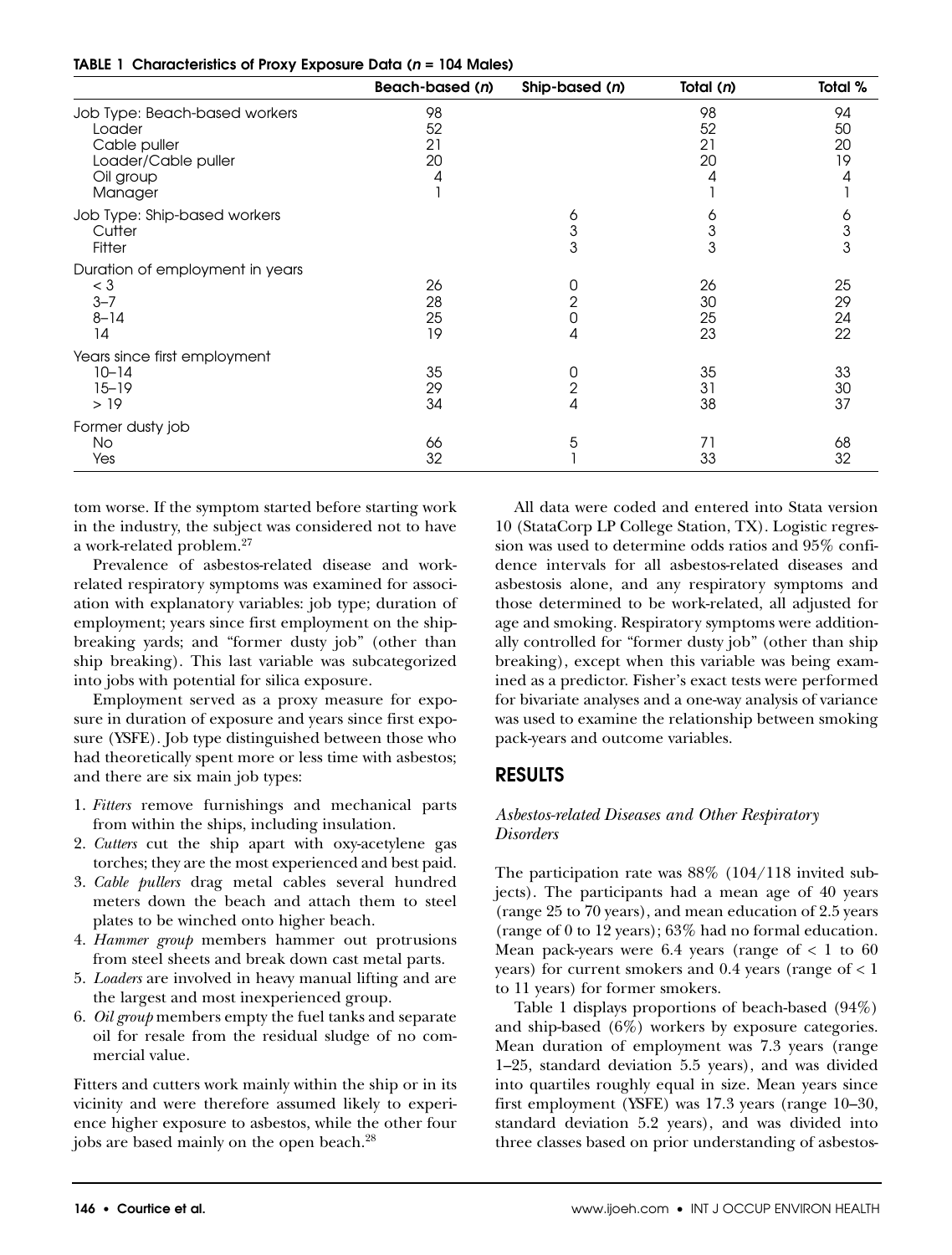| <b>Profusion</b><br>Core        | Shape*<br>(Secondary<br>Diagnosis)                                                                               | <b>Pleural Plaque</b>                                                                    | Costophrenic<br>Angle<br><b>Obliteration</b> | <b>Exhibited</b><br>Crepitation |
|---------------------------------|------------------------------------------------------------------------------------------------------------------|------------------------------------------------------------------------------------------|----------------------------------------------|---------------------------------|
| 1/1                             | Parenchymal abnormalities-Probable asbestosis<br>$f(f)$ <sup>†</sup>                                             |                                                                                          |                                              | Yes                             |
| 1/1<br>1/1<br>0/1<br>0/1<br>0/1 | Parenchymal abnormalities-Possible asbestosis<br>r(u)<br>r(r)<br>$t(t)$ <sup>t</sup><br>t(r)<br>$U(U)^{\dagger}$ |                                                                                          |                                              | No<br>No<br>Yes<br>No<br>Yes    |
| Pleural abnormalities           |                                                                                                                  | L diaphragm + calcification<br>L diaphragm<br>L diaphragm<br>R diaphragm<br>L chest wall | Left side                                    |                                 |

#### **TABLE 2 Radiographic Outcome for Each Case (***n* **= 13)**

\**s,t,u* = irregular; *p,q,r* = round opacities

†Exhibited crepitation

related disease pathology and development: 10 to 14 years, indicating possible high exposure and early onset of disease; 15 to 19 years; and greater than 19 years. Because all subjects were potentially exposed, the comparison groups in analyses were those in the lowest exposure categories.

Anteroposterior chest radiographs were considered "good" in  $12\%$ , "acceptable" in  $74\%$ , "poor" in  $14\%$ , and none were unreadable. There were five possible and one probable cases of asbestosis, and these were grouped together as six cases for further analyses and a prevalence of 6%; all were diagnosed from "acceptable" films. Six cases of pleural abnormalities were found: five pleural plaques and one costophrenic angle obliteration with no further evidence of diffuse pleural thickening. Four of the five plaques were located on the diaphragm with one being calcified, and one plaque was found in-profile on the chest wall. None of the pleural abnormalities were found in subjects with parenchymal abnormalities and all were in beach-based workers, three of whom had a former dusty job. (See Table 2 for radiographic results.)

Table 3 shows the relationship between selected risk factors and all asbestos-related diseases, and asbestosis alone. All were found in beach-based workers. Asbestosis was diagnosed in five loaders and one cable puller, all with less than eight years duration of exposure, and with no former dusty job. The six pleural abnormalities were found in two loaders, two cable pullers and two oil men. The odds ratios did not show clear patterns. The risk of developing asbestosis for those with three to seven years duration of employment was six times that of the reference group, which was also the case when looking at all asbestos-related disease. Those with 15 to 19 YSFE had a higher risk of developing asbestosis compared to the reference group but those with more than 19 YSFE had one-third of the risk. The risk for all asbestos-related disease together increased with YSFE. Odds ratios were stable going from crude to adjusted estimates, but no estimates were statistically significant.

### *Respiratory Symptoms*

Respiratory symptoms were determined based on the ATS questions, looking separately at "any" and those defined as "work-related." Due to the low prevalence of work-related symptoms, "cough and phlegm" were grouped together, and the rest of the symptoms, wheeze and breathlessness, were grouped together as "shortness of breath," for further analysis.

Prevalence of any respiratory symptom was 37%, of which 95% was in beach-based workers. Table 4 shows the relationship between selected risk factors and any respiratory symptoms. For all variables except former dusty job, risk factors indicated a "protective" effect with respect to the reference group.

## *Work-related Respiratory Symptoms*

The prevalence of work-related cough and phlegm was 13%, and work-related shortness of breath was 8%; all cases were in beach-based workers. Table 5 shows the relationship between selected risk factors and these two outcome groups. A "protective" trend was seen for workrelated cough and phlegm as YSFE increased and there was no discernable trend for duration of employment. A "protective" trend was seen for work-related shortness of breath as both duration of employment and YSFE increased. However, more than double the risk was seen with former dusty job. Respiratory symptom presence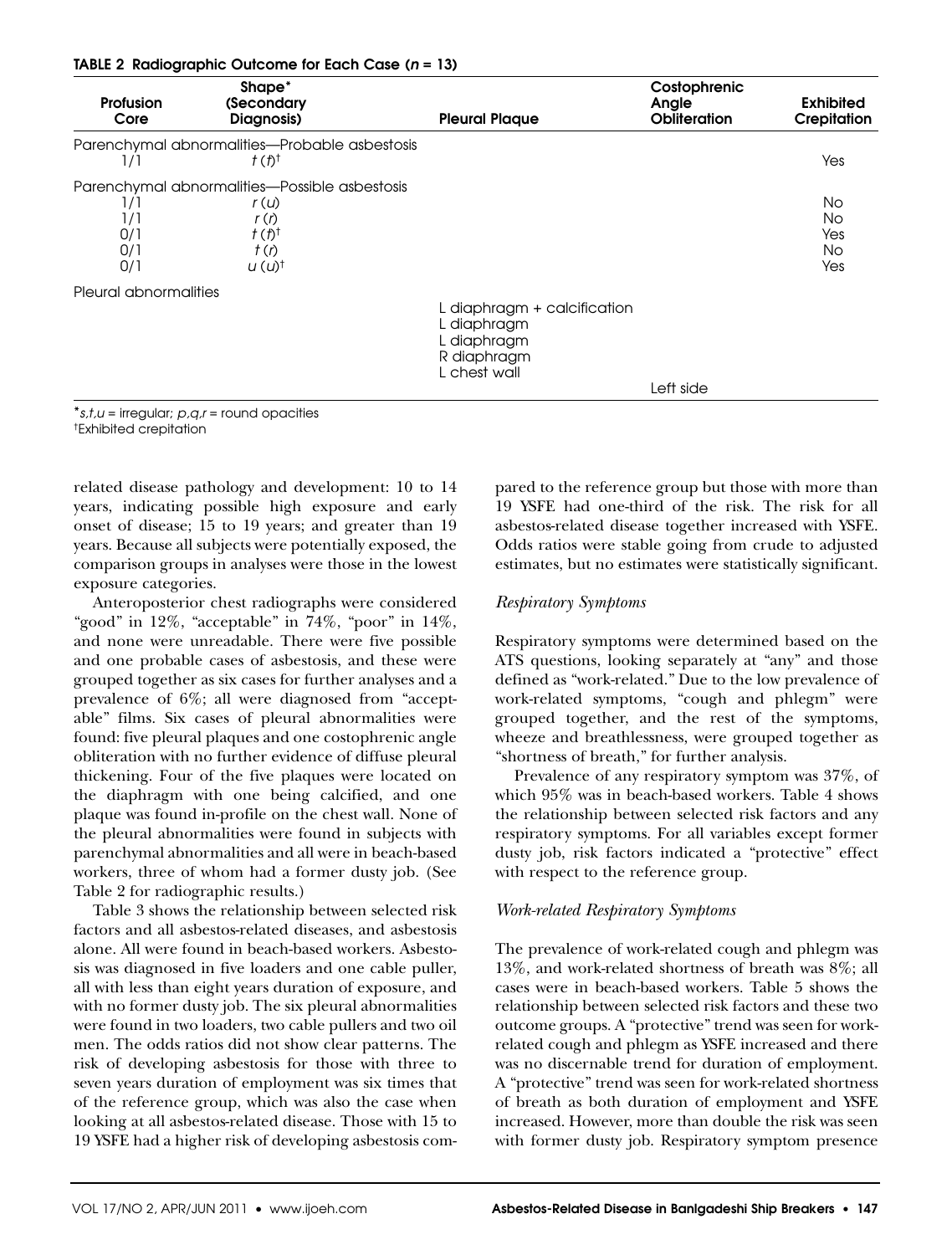|                                                 | <b>Asbestosis</b><br>(6 Cases) | All asbestos-related<br>Disease (12 Cases) |                   |                 |
|-------------------------------------------------|--------------------------------|--------------------------------------------|-------------------|-----------------|
| <b>Exposure Variables (n for Each Category)</b> | <b>Odds Ratio</b>              | 95%CI                                      | <b>Odds Ratio</b> | 95%CI           |
| Job type                                        |                                |                                            |                   |                 |
| Beach-based (98)                                |                                |                                            |                   |                 |
| Ship-based (6)                                  | 0                              |                                            | Ω                 |                 |
| Duration of employment in years                 |                                |                                            |                   |                 |
| $<$ 3 (26)                                      |                                |                                            |                   |                 |
| $3 - 7(30)$                                     | 5.6                            | $(0.9 - 35.1)$                             | 5.8               | $(0.95 - 35.1)$ |
| $8 - 14(25)$                                    | 0                              |                                            | 6.2               | $(0.84 - 46)$   |
| > 14(23)                                        | 0                              |                                            | 0                 |                 |
| Years since first employment                    |                                |                                            |                   |                 |
| $10 - 14(35)$                                   |                                |                                            |                   |                 |
| $15 - 19(31)$                                   | 1.5                            | $(0.21 - 10.4)$                            | 0.92              | $(0.17 - 5.1)$  |
| > 19(38)                                        | 0.36                           | $(0.03 - 4.4)$                             | 1.8               | $(0.27 - 11.4)$ |
| Former dusty job                                |                                |                                            |                   |                 |
| No (71)                                         |                                |                                            |                   |                 |
| Yes (33)                                        | 0                              |                                            | 0.46              | $(0.1 - 2.1)$   |

**TABLE 3 Odds Ratios and 95%CIs for Asbestosis Cases by Exposure Variables, Adjusted for Age and Smoking (***n* **= 104)**

was examined along with asbestosis because shortness of breath is known to be a symptom of asbestosis.29 Out of six asbestosis cases, two experienced shortness of breath of which one was work-related, and three experienced cough and phlegm of which two were work-related. Results were not statistically significant.

#### *Knowledge, Attitudes, and Practice*

Sixty-nine percent used a form of PPE. Equipment used included shoulder protectors while loading heavy metal sheets  $(49\%)$ , gloves  $(38\%)$ , rubber boots  $(12\%)$ , sandals  $(7\%)$ , hard hats  $(6\%)$ , cloth to cover face  $(6\%)$ , special (mechanic type) clothing (3%), and baseball caps (2%). PPE was reported to be supplied by foremen or found abandoned in the ships. Reasons for not using PPE included discomfort (24%), not appropriate for their job (16%), unavailable (15%), not understanding how to use (7%), not necessary because work is safe/God would protect them  $(6\%)$ , PPE is unsafe if used incorrectly (2%), and did not have a reason (30%). No subjects who used PPE had ever received training or education about prevention of spread of substances such as asbestos. Fifty-eight percent had been injured severely enough to take time off at least once.

Eighty-seven percent of subjects did not know what was meant by "asbestos," and 41% did not recognize photographs of asbestos-containing objects found on ships. One problem encountered was some photo content perceptions were far from actuality; some people mistook inanimate objects (ducting) for human anatomy, raising concerns of validity. Fifty-nine percent recognized the photos and stated the items were either removed and thrown into the sea or stored in a shed until "special parties" came to purchase it. Some considered the materials in the photos as trash, while others stated the materials were costly and valuable. Names used for these items included, "Shung shungitula" or "Khaizani," which means "itchy-itchy cotton," but these terms were used interchangeably for asbestos or fiberglass insulation.

# **DISCUSSION**

#### *Asbestos-related Diseases and Other Respiratory Disorders*

The 6% asbestosis prevalence estimate is lower than the prevalence reported in the only other published estimate of 16% in Indian ship breakers and falls in the lower end of the asbestosis prevalence range seen in past studies of shipbuilders and repairers of 0.3% to  $31.7\%$ <sup>11–19</sup> Because the pleura is more sensitive to asbestos than the lung parenchyma, the earliest effects of asbestos exposure can show there first and these radiographic abnormalities serve as markers of asbestos exposure; however, more pleural abnormalities would be expected than parenchymal, and some subjects expected to display both. Equal numbers of both abnormalities were found, and the six pleural abnormalities were not in the same subjects as asbestosis cases, suggesting the possibility that the workers in this study were less than moderately exposed.

There were no asbestos-related diseases in the small number of ship-based workers where a greater risk of developing disease was expected due to the presumed higher exposure. This likely reflects the under-representation of ship-based workers (only 6% in this study), but possibly also overemphasized assumptions about difference in exposures experi-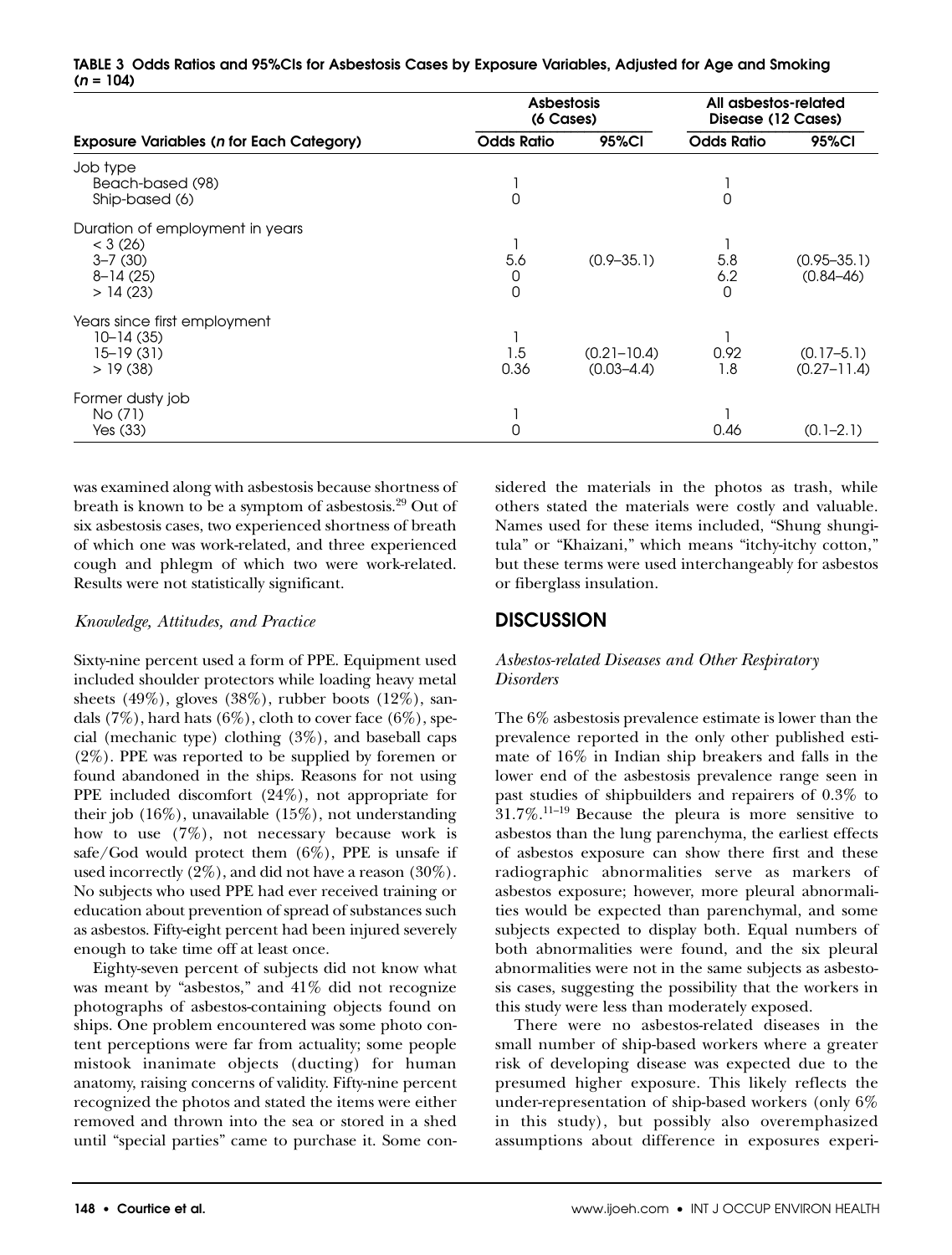| <b>TABLE 4 Odds Ratios and 95%CIs for All Cases</b> |
|-----------------------------------------------------|
| <b>Experiencing Respiratory Symptoms, by Proxy</b>  |
| Exposure Variables, Adjusted for Age, Smoking,      |
| and Former Dusty Job <sup>*</sup> ( $n = 104$ )     |

| <b>Exposure Variables</b><br>(n for Each Category)                                         | Cases              | Odds<br>Ratio        | 95%CI                                             |
|--------------------------------------------------------------------------------------------|--------------------|----------------------|---------------------------------------------------|
| Job type<br>Beach-based (98)<br>Ship-based (6)                                             | 36<br>2            | 0.53                 | $(0.05 - 5.4)$                                    |
| Duration of employment<br>in years<br>$<$ 3 (26)<br>$3 - 7(30)$<br>$8 - 14(25)$<br>>14(23) | 13<br>10<br>8<br>7 | 0.54<br>0.58<br>0.84 | $(0.17 - 1.7)$<br>$(0.17 - 1.9)$<br>$(0.2 - 3.5)$ |
| Years since first employment<br>10–14 (35)<br>15–19 (31)<br>>19(38)                        | 13<br>11<br>14     | 0.44<br>0.6          | $(0.13 - 1.5)$<br>$(0.18-2)$                      |
| Former dusty job<br>No (71)<br>Yes (33)                                                    | 25<br>13           | 1.2                  | $(0.45 - 3)$                                      |

\* Point estimates adjusted for age and smoking are shown separately for former dusty job

enced by beach- and ship-based workers. Without an exposure assessment to verify these assumptions, there was no way of knowing if loaders belonged to a more highly exposed group. Also, ship-based workers are generally selected from a pool of Chittagong locals who may experience relatively less poverty and better basic health than the migrant workers from Northern Bangladesh.

There was no exposure-response relation as might have been expected with "years since first exposure" (YSFE) or with duration of exposure when looking at asbestosis alone, but the relationship was a little clearer

when looking at all 12 cases of asbestos-related disease together. This stronger exposure-response trend could demonstrate the increased sensitivity of the pleura to early effects of asbestos. Two of the six asbestosis cases belonged to the shortest YSFE class, between 10 and 14 years, and five had worked for less than eight years; typically asbestosis cases are not seen with such a short latency or duration of exposure unless exposures were very high.30 Environmental exposures could vary depending on the number of ships dismantled, their asbestos content, and stage in the process. Individual exposure could vary with tasks and location of work. These findings highlight the need for a more detailed analysis of worker attrition due to illness and job-exposure relationships in the yards.

B-reader variability is affected by x-ray quality, and the readers' own training, experience, and individual interpretation. The ILO recommends at least two readers, but due to limited resources, only one B-reader assessed the x-rays in this study, leading to possible bias in this important outcome. The asbestosis case definition included "round" opacities if a profusion score was  $\geq 1/1$ ; normally only "irregular" opacities are included, but in one of two situations, the secondary categorization of the "round" opacity was "irregular," so they were both included as possible cases, and in this regard, the prevalence estimate could have been an overestimated and is another limitation of this study.

There were no significant indicators for developing work-related respiratory symptoms, though a "protective" trend was seen for work-related cough and phlegm with YSFE and for work-related shortness of breath with duration and YSFE. While not significant, more than double the risk of experiencing workrelated shortness of breath was indicated for those with former dusty job. Shortness of breath, a common symp-

| <b>Exposure Variables</b><br>( <i>n</i> for each category) | Cough and<br>Phlegm | <b>Odds Ratio</b> | 95% CI         | <b>Shortness</b><br>of Breath | <b>Odds Ratio</b> | 95% CI          |
|------------------------------------------------------------|---------------------|-------------------|----------------|-------------------------------|-------------------|-----------------|
| Job type                                                   |                     |                   |                |                               |                   |                 |
| Beach-based (98)                                           | 14                  |                   |                | 8                             |                   |                 |
| Ship-based (6)                                             | 0                   |                   |                | 0                             |                   |                 |
| Duration of employment in years                            |                     |                   |                |                               |                   |                 |
| $<$ 3 (26)                                                 | 4                   |                   |                | 5                             |                   |                 |
| $3 - 7(30)$                                                | 4                   | 0.95              | $(0.2 - 4.5)$  | $\overline{2}$                | 0.51              | $(0.09-3)$      |
| $8 - 14(25)$                                               | 5                   | 1.57              | $(0.34 - 7.2)$ |                               | 0.35              | $(0.03 - 3.4)$  |
| > 14(23)                                                   |                     | 0.37              | $(0.3 - 4.1)$  | 0                             |                   |                 |
| Years since first employment                               |                     |                   |                |                               |                   |                 |
| $10 - 14(35)$                                              | 6                   |                   |                | 4                             |                   |                 |
| $15 - 19(31)$                                              | 4                   | 0.78              | $(0.18 - 3.3)$ | $\overline{2}$                | 0.23              | $(0.03 - 2.1)$  |
| > 19(38)                                                   | 4                   | 0.62              | $(0.13-3)$     | $\mathbf{2}$                  | 0.19              | $(0.02 - 1.4)$  |
| Former dusty job                                           |                     |                   |                |                               |                   |                 |
| No (71)                                                    | 9                   |                   |                | 4                             |                   |                 |
| Yes (33)                                                   | 5                   | 1.2               | $(0.34 - 3.9)$ | 4                             | 2.4               | $(0.52 - 10.7)$ |

**TABLE 5 Odds Ratios and 95%CIs for Work-related Cough and Phlegm and Shortness of Breath Cases by Proxy Exposure Variables, Adjusted for Age, Smoking, and Former Dusty Job\* (***n* **= 104)**

\* Point estimates adjusted for age and smoking are shown separately for former dusty job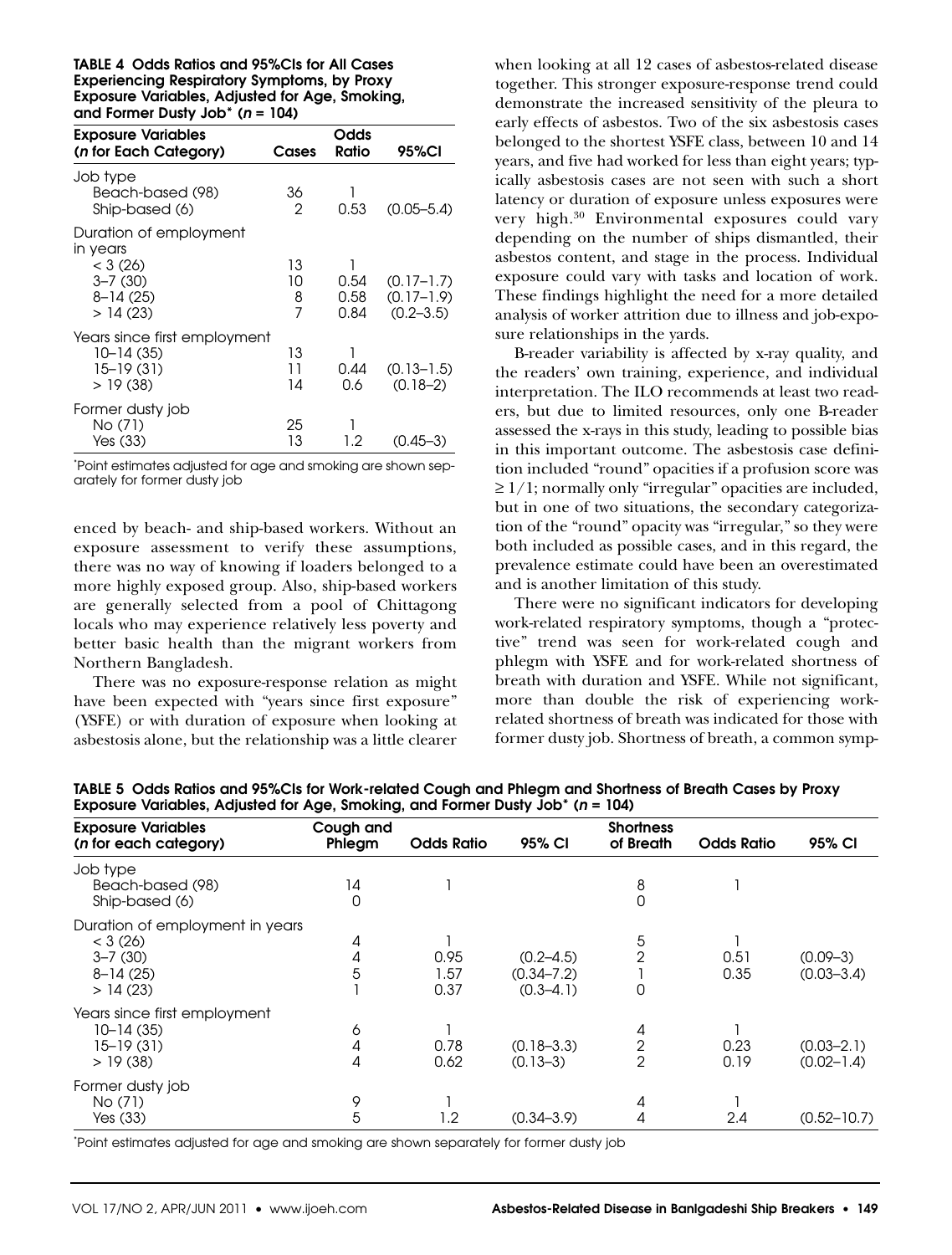tom in asbestosis, was found in only two of six asbestosis cases, which may indicate an early stage of disease with stronger symptoms yet to develop.

A 2008 paper of workers on Chittagong ship-breaking yards reports twice the prevalence of self-reported respiratory problems (80.56%), but does not state whether ATS questions were used.<sup>1</sup> A 2003 dissertation on general health of Bangladeshi ship breakers reports a 52% prevalence of self-reported respiratory tract illness, which is closer to the 37% prevalence for any respiratory symptom reported here. Standardized ATS questions were not used, which could account for some of the differences observed.<sup>31</sup> A cross-sectional study on the general prevalence of respiratory disorders in Bangladesh interviewed 5,642 people using the ATS questionnaire and found a prevalence of wheeze in 6.2% of adults 15 to 44 years old and 11.8% in adults over  $45$  years old<sup>32</sup>; our study also found a greater prevalence of wheeze in subjects over 45 years with 3% compared to no wheeze in the younger group. The lower prevalence of wheeze in ship breakers compared to the general Bangladeshi population is likely due to the nonrepresentative, small sample, and possibly a healthy worker effect.

Background Bangladesh mortality demographics have a high under age five mortality and high burden of disease for those who survive beyond their fifth birthday; the workforce is more likely to survive in an unhealthy worker environment compared to workforces where the healthy worker effect has been previously described. In addition to their extremely physically demanding work, they must have enough stamina to travel to a distant workplace and live in cramped, unhygienic conditions. These healthy worker and "healthy migrant" effects have been described by others.<sup>33,34</sup>

#### *Knowledge, Attitudes, and Practice*

The responses regarding use of PPE indicate an almost complete lack of understanding what appropriate PPE is, how to access it, and the rights an individual has to protect himself at work. A standard survey of PPE usage by western standards would likely conclude that PPE is almost completely unused by ship breakers, but in fact, 69% of ship breakers reported using PPE. Nobody interviewed had ever used a respirator or understood what it was and only two could correctly identify a photograph of a dust mask. Shoulder protectors, which were cited as the most frequently used form of PPE, consisted of foam padding, folded cloth, rubber sandals, or other discarded materials. While some of this equipment may provide comfort to the workers and prevent minor injuries, 58% still reported being injured enough to take time off work at least once. This is not only an indication of the lack of PPE use, but the lack of information and training available about general occupational safety measures. For those who cited

using a standard PPE such as a hardhat, without training, incorrect usage could make it ineffective. (Two workers stated protection from rain as the reason for using a hardhat.) Reasons for not using PPE are additional indications of the lack of occupational health and safety training where importance of this equipment would normally be explained.

# **RESEARCH ENVIRONMENT AND LESSONS LEARNED**

Initially, this study was intended to be an exposure assessment of asbestos on the ship-breaking yards and downwind in the surrounding communities. Researchers at the University of Chittagong, a local NGO "Young Power in Social Action" (YPSA), local health officials, and community representatives were consulted. An implicit research question regarded the fate of the asbestos after it left the ship-breaking yards: Where did it go and what were the demographics of those handling it? Understanding the life-course of the asbestos could have revealed large numbers of exposed women and children that had not yet been identified.

In 2008, just as this study was to begin, the government showed surprising foresight by regulating ship breaking by environmental law and requiring ships to be decontaminated before dismantling. In light of this recent bad publicity, local government authorities (including health) and community representatives in the vicinity of the ship-breaking yards became suspicious of our motives and reacted negatively toward the study. No longer welcome in the ship-breaking yards or the surrounding communities, the focus was changed to a health study located in the home villages of the migrant ship breakers.

This pilot study was designed to test feasibility and methodology, while gathering information which would allow confirmation of asbestos exposure history in the absence of an exposure assessment, and provide information with which to present to policy makers and other stakeholders. Data could be compared to disease documented in historical studies of shipbuilders and repairers in the absence of ship-breaker studies, and be used as a basis for future studies. In doing so, partnerships could be strengthened with local health institutes, nongovernmental organizations, and higher government authorities to assist us with future studies in the region, while learning about the challenges and obstacles in conducting such research in preparation for a full-size study.

The research environment posed a number of challenges. These can be grouped into: a reluctance of industry and local government authorities to cooperate and a culture of corruption; technological, cultural, and language barriers; and a regional lack of physician knowledge and research on occupational diseases related to asbestos and/or ship breakers.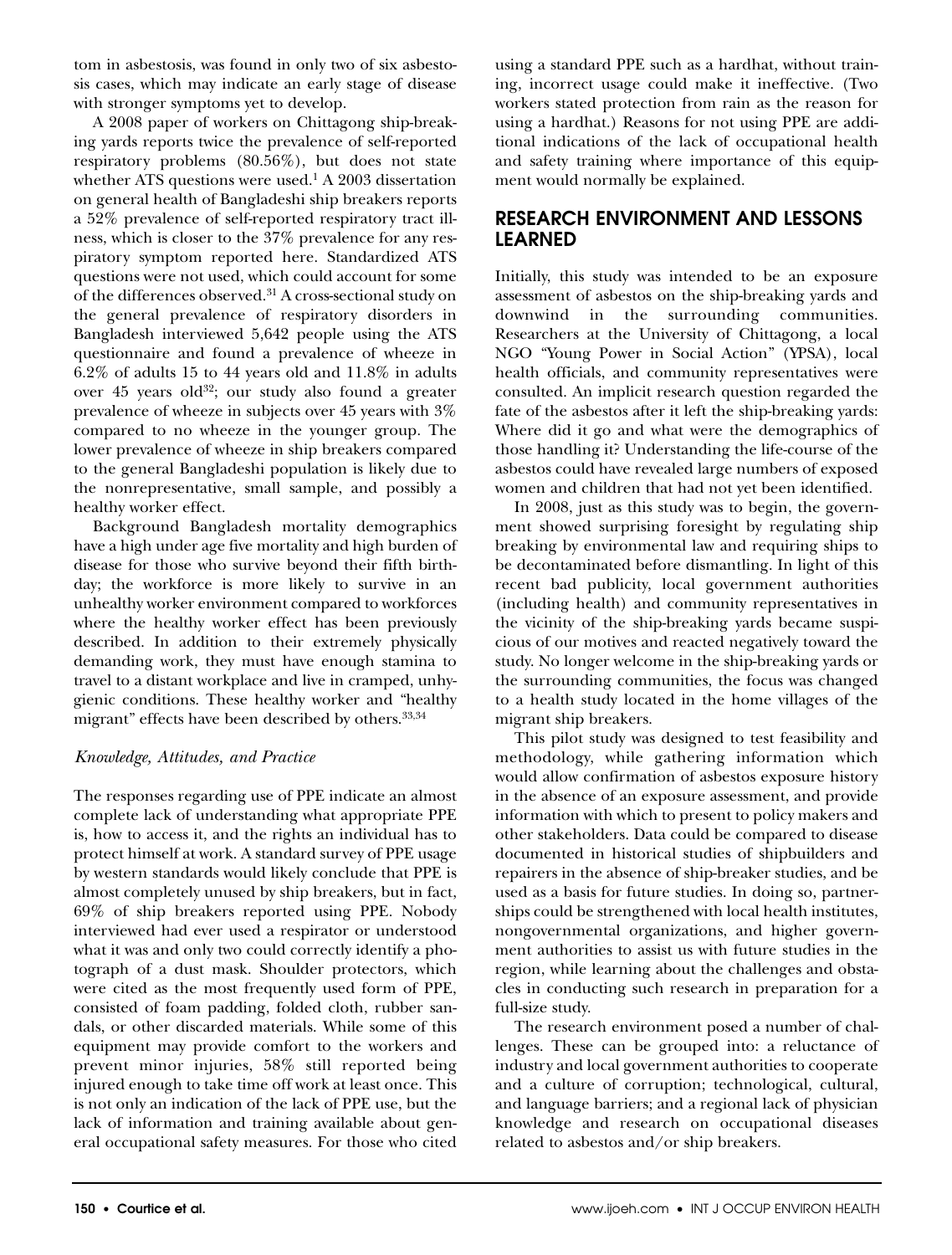The culture of corruption was evident in the influence yard owners possessed over local politicians and villagers when barred from performing exposure assessments even in the communities outside of the yards where asbestos could have traveled downwind. This influence was also evident in the absence of occupational health and safety standards, training, or information programs, including the potential health risks posed by asbestos or other toxic materials. Despite being recognized as a legitimate industry in the new 2006 Bangladesh Labour Law Act, which included standards on working conditions, hours, leave, and compensation, rights to protect workers have not been complied with or enforced.35 A lack of resources could account for some of these issues, but corruption plays a large part; in 2008 Bangladesh was rated the tenth most corrupt country in the world, and previously had been ranked the most corrupt country for five consecutive years, 2001–2005.36 In March 2008, in response to a writ filed by the Bangladesh Environmental Lawyers Association (BELA), the Bangladeshi High Court ordered eight directives including closure of any shipbreaking yards without environmental clearance and banning the beaching of any ships that had not been cleared of hazardous materials at source or outside the territory. They also directed the Department of Environment to frame rules on ship breaking according to the Basel Convention (1989), the Environment Conservation Act, (1995) and the Environment Conservation Rules, (1997). The order to close the yards was stayed after an appeal from the ship-breaking yard owners association, whose members are mostly comprised of ship-breaking yard owners.

Without the cooperation of yard owners, shifting the study to Northern Bangladesh resulted in an overrepresentation of loaders and cable pullers, the most labor-intensive and poorest paid jobs reserved for the migrant worker population; ship-based jobs are mainly reserved for local workers from Chittagong. It was also difficult to obtain a representative sample among the group of migrant workers. Although a list of 223 eligible subjects to select from was compiled prior to the study, 105 had either returned to the ship-breaking yards, or had sought other employment and were unavailable at the time of recruitment. This led to accepting any ship breaker who was available as long as his name was on the list, rather than selecting from it randomly. To truly understand risks for ship-based workers compared to beach-based, a more representative group was needed including the likely higher exposed.

Technological challenges were encountered especially in the context of x-ray quality. The most common problem was poor technique including: improper positioning of the scapulae, over/underexposure, focus, foreign artifacts (including a shirt left on), and others. Scapulae images were able to be ignored and would not have significantly affected the diagnoses but the other factors could have affected the B-reader's ability to read the films.37

Recalling information proved to be a challenge. Subjects often had trouble recalling their own age as much as  $\pm$  five years. This phenomenon has been described before; in a study on Bangladeshi children, random error, age heaping (the tendency to overreport ages ending in zero or five), and preferences for particular ages were found.38 We developed a series of questions to estimate age based on whether or not they remembered certain prominent historical events, how long ago since they were married, had their first child, and other memory triggers. This could have affected the study during the analysis by grouping cases into the wrong age groups and misreporting trends, but the bias was most likely nondifferential.

Information collected during the interviews was prone to inaccuracies because of the language barrier, and a culture unaccustomed to participating in surveys and questionnaires. Validated, standardized questions from the American Thoracic Society (ATS) included in the questionnaire were modified for cultural appropriateness through back-translations, pilot testing, and input from local researchers. The concept of anonymity in survey research can be hard for people in less economically developed countries to grasp and adverse effects of suspiciousness could include cautious responses that are not completely accurate.<sup>34</sup> For example, information about safety on the yards or tasks involving potential exposure to asbestos might have been left out for fear of retribution from yard owners. Photograph recognition was a challenge for some subjects, which could have affected our understanding of how much asbestos-containing material was encountered, without the ability to verify with exposure measurements. Inaccuracies in responses were evident when subjects were discovered copying responses other villagers had given. There was almost certainly interaction among villagers who had been interviewed and those about to be interviewed. Subjects would sometimes provide a correct answer for the "wrong" question, such as one that had not yet been asked.

The limited occupational health knowledge of physicians and the lack of regional research on both asbestos-related disease and occupational disease in ship breakers, made the study challenging by not having points of reference for unique findings such as a possible "extreme" healthy worker effect, and also for building the foundation for future occupational health studies. The Institute for Chest and Diseases Hospital in Dhaka is familiar with asthma, bronchiolitis, chronic obstructive pulmonary disorder, and tuberculosis, but little is known about asbestos-related diseases and there is a strong possibility these diseases are being misdiagnosed as other lung disorders. In the whole South Asian region, physicians are poorly trained in the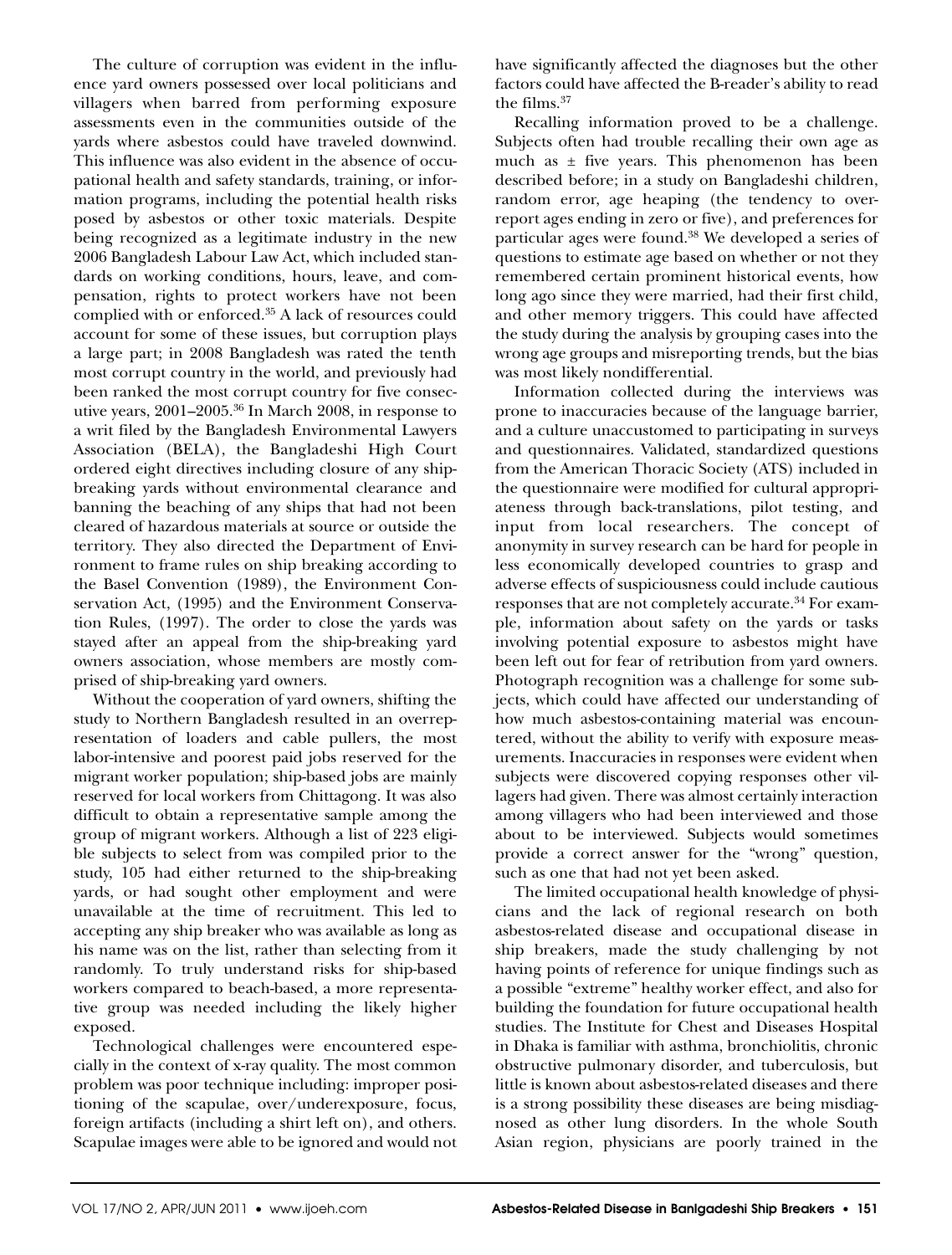recognition and diagnosis of occupational diseases, especially pneumoconioses; of India's 300 or so medical schools, only one has a training program in occupational health.39 In Bangladesh, the National Institute of Preventive and Social Medicine (NIPSOM), a branch of the University of Dhaka, is the only public health institute; it offers master of public health courses including one on occupational and environmental health.

## **CONCLUSION AND RECOMMENDATIONS**

The prevalence of asbestosis was 6% which, despite our "sensitive" case definition, was lower than anticipated given our hypothesis of high asbestos exposure levels. Knowledge of asbestos by workers was almost nonexistent with a complete lack of education on occupational health and safety measures. While the estimates were lower than expected, we cannot conclude that the prevalence of asbestosis among ship breakers in Bangladesh was low.

Subsequent studies on prevalence of asbestos-related disorders should have a larger number of subjects for increased statistical power; take place in both Northern and Southern Bangladesh so a wider spectrum of job types can be captured; airborne asbestos fiber concentration measurements should be taken; validation of responses by re-interviewing a random selection would be useful; $40$  a weeklong training program should be arranged for the x-ray technicians in Dhaka at a local health institute such as the Institute for Chest Diseases and Hospital; and other industries in Bangladesh including those downstream from ship breaking should be investigated for exposure to asbestos.

MC would also to acknowledge contributions from the following: Dr. Nurun Nahar; Dr. Kazi S. Bennoor; the International Centre for Diarrheal Disease Research, Bangladesh; the National Institute for Preventive and Social Medicine, Bangladesh; and Dr. Annalee Yassi.

#### *References*

- 1. Hossain MS, Chowdhury SR, Jabbar SM, Saifullah SM, Rahman MA. Occupational health hazards of ship scrapping workers at Chittagong coastal zone. Chiang Mai J Sci. 2008;35(2):370–381.
- 2. Dismantling countries, heading for increasing concentration [Internet]. Paris: Secrétariat Général de la Mer. 2006 [cited 2008 August 11]. Available from: http://www.sgmer.gouv.fr/ IMG/pdf/Annex\_2\_Dismantling\_countries.pdf/
- 3. Rousmaniere P, Raj N. Shipbreaking in the developing world: Problems and prospects. Int J Occup Environ Health. 2007 Oct–Dec;13(4):359–368.
- 4. Bernard A. Where do the floating dustbins end up? Labour rights in shipbreaking yards in South Asia: The cases of Chittagong and Alang. Paris, France: International Federation for Human Rights; 2002. 1 p. Report No.: 348/2.
- 5. Graham-Rowe D. Ship scrapping: Breaking up is hard to do. Nature. 2004 Jun 24;429(6994):800-802.
- 6. Hossain MM, Islam KL. Ship-breaking activities and its impact on the coastal zone of Chittagong, Bangladesh: towards sustainable management. Chittagong, Bangladesh: Young Power in Social Action; 2006. 1 p. Report No.: 984–32-3448–0.
- 7. Andersen AB, Bjornbom E, Sverud T. Decommissioning of ships—Environmental standards—Shipbreaking practices/on-

site assessment—Bangladesh, Chittagong. Oslo, Norway: Det Norske Veritas; 2000. 2 p. Report No.: 2000–3158.

- 8. Miller A. Mesothelioma in household members of asbestosexposed workers: 32 United States cases since 1990. Am J Ind Med. 2005 May;47(5):458–462.
- 9. American Thoracic Society. Diagnosis and initial management of nonmalignant diseases related to asbestos. Am J Respir Crit Care Med. 2004 Sep 15;170(6):691–715.
- 10. Bennoor KS. (Department of Respiratory Medicine, National Institute of Diseases of Chest & Hospital, Dhaka, Bangladesh). Email to: Courtice MN. (School of Environmental Health, University of British Columbia, Vancouver, Canada). 2009 Oct 31.
- 11. European Union. Green paper on better ship dismantling. Brussels, Belgium: European Union; 2006 May. 1 p. Report No.: COM(2007)269.
- 12. Ashcroft T. Asbestos bodies in routine necropsies on Tyneside: A pathological and social study. Br Med J. 1968 Mar 9;1(5592): 614–618.
- 13. Ferris BG, Jr, Panadive MV, Peters JM, Murphy RL, Burgess WA, Bendergrass HP. Prevalence of chronic respiratory disease. Asbestosis in ship repair workers. Arch Environ Health. 1971 Sep;23(3):220–225.
- 14. Harries PG. Experience with asbestos disease and its control in Great Britain's naval dockyards. Environ Res. 1976 Apr;11(2): 261–267.
- 15. Jones RN, Diem JE, Ziskand MM, Rodriguez M, Weill H. Radiographic evidence of asbestos effects in American marine engineers. J Occup Med. 1984 Apr;26(4):281–284.
- 16. Kilburn KH, Warshaw R, Thornton JC. Asbestosis, pulmonary symptoms and functional impairment in shipyard workers. Chest. 1985 Aug;88(2):254–249.
- 17. Selikoff IJ, Hammond EC. Asbestos-associated disease in United States shipyards. CA Cancer J Clin. 1978 Mar-Apr;28(2):87–99.
- 18. Selikoff IJ, Lilis R, Nicholson WJ. Asbestos disease in United States shipyards. Ann N Y Acad Sci. 1979;330:295–311.
- Sheers G. Asbestos-associated disease in employees of Devonport dockyard. Ann N Y Acad Sci. 1979;330:281–287.
- 20. Joshi TK, Gupta RK. Asbestos in developing countries: Magnitude of risk and its practical implications. Int J Occup Med Environ Health. 2004;17(1):179–185.
- 21. Huncharek M. Exporting asbestos: Disease and policy in the developing world. J Public Health Policy. 1993 Spring;14(1):51–65.
- Kazan-Allen L. Canadian asbestos: The naked truth [Internet]. London, England: International Ban Asbestos Secretariat. 2007 Nov [cited 2008 Sept 20]. Available from: http:// ibasecretariat.org/lka\_can\_asb\_nak\_truth.php/
- 23. Akinpelu AO, Maruf FA, Adegoke BO. Validation of a Yoruba translation of the world health organization's quality of life scale—short form among stroke survivors in southwest Nigeria. Afr J Med Med Sci. 2006 Dec;35(4):417–424.
- 24. Nedjat S, Montazeri A, Holakouie K, Mohammad K, Majdzadeh R. Psychometric properties of the Iranian interview-administered version of the world health organization's quality of life questionnaire (WHOQOL-BREF): A population-based study. BMC Health Serv Res. 2008 Mar 21;8:61–68.
- 25. Tsutsumi A, Izutsu T, Kato S, Islam MA, Yamada HS, Kato H, Wakai S. Reliability and validity of the Bangla version of WHOQOL-BREF in an adult population in Dhaka, Bangladesh. Psychiatry Clin Neurosci. 2006 Aug;60(4):493–498.
- 26. Guidelines for the use of ILO international classification of radiographs of pneumoconioses. In: International Labour Organization, editor. Occupational Safety and Health Series No. 22 ed. Geneva, Switzerland: International Labour Organization; 2002.
- 27. Varughese S, Teschke K, Brauer M, Chow Y, van Netten C, Kennedy SM. Effects of theatrical smokes and fogs on respiratory health in the entertainment industry. Am J Ind Med. 2005 May; 47(5): 411-418.
- 28. Buerk, R. Breaking ships: How supertankers and cargo ships are dismantled on the beaches of Bangladesh. 1st ed. New York, New York: Penguin Group; 2006.
- 29. Selikoff IJ, Lilis R. Radiological abnormalities among sheetmetal workers in the construction industry in the United States and Canada: Relationship to asbestos exposure. Arch Environ Health. 1991 Jan–Feb;46(1):30–36.
- 30. Mossman BT, Churg A. Mechanisms in the pathogenesis of asbestosis and silicosis. Am J Respir Crit Care Med. 1998 May;